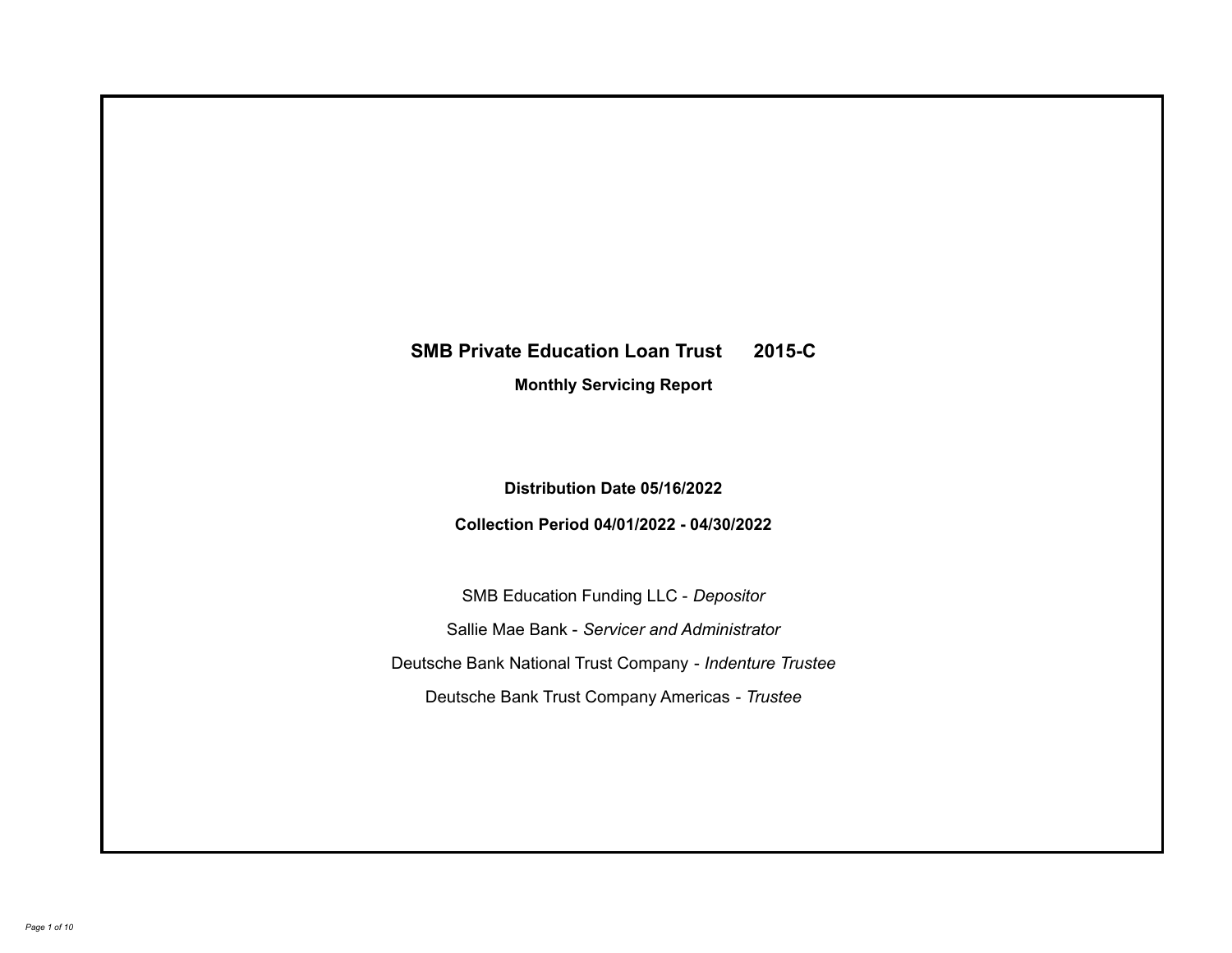A

| <b>Student Loan Portfolio Characteristics</b>                                                              | <b>Settlement Date</b><br>10/27/2015 | 03/31/2022                          | 04/30/2022                          |
|------------------------------------------------------------------------------------------------------------|--------------------------------------|-------------------------------------|-------------------------------------|
| <b>Principal Balance</b><br>Interest to be Capitalized Balance                                             | \$693,787,197.00<br>55,852,621.68    | \$213,743,083.62<br>5,480,150.59    | \$208,363,285.13<br>5,365,557.44    |
| Pool Balance                                                                                               | \$749,639,818.68                     | \$219,223,234.21                    | \$213,728,842.57                    |
| Weighted Average Coupon (WAC)<br>Weighted Average Remaining Term<br>Number of Loans<br>Number of Borrowers | 8.22%<br>127.00<br>65,154<br>45,614  | 8.18%<br>129.06<br>19,763<br>14,358 | 8.39%<br>129.16<br>19,270<br>14,028 |
| Pool Factor                                                                                                |                                      | 0.292438087                         | 0.285108711                         |
| Since Issued Total Constant Prepayment Rate (1)                                                            |                                      | 8.72%                               | 8.74%                               |

| <b>Debt Securities</b> | Cusip/Isin | 04/15/2022      | 05/16/2022      |
|------------------------|------------|-----------------|-----------------|
| AS                     | 78448RAD8  | \$66,307,255.21 | \$60,812,863.57 |
|                        | 78448RAE6  | \$70,000,000.00 | \$70,000,000.00 |
|                        | 78448RAF3  | \$50,000,000.00 | \$50,000,000.00 |

| $\sim$<br>◡ | <b>Certificates</b> | Cusip/Isin | 04/15/2022   | 05/16/2022   |
|-------------|---------------------|------------|--------------|--------------|
|             | Residual            | 78448R106  | \$100,000.00 | \$100,000.00 |

| count Balances             | 04/15/2022                | 05/16/2022              |
|----------------------------|---------------------------|-------------------------|
| seserve Account Balance، ا | 00.455 ب<br>$\sim$ $\sim$ | .455.00<br>$1$ $88$ $A$ |

| E. | <b>Asset / Liability</b>               | 04/15/2022      | 05/16/2022      |
|----|----------------------------------------|-----------------|-----------------|
|    | Overcollateralization Percentage       | 15.01%          | 15.40%          |
|    | Specified Overcollateralization Amount | \$82,915,979.00 | \$82,915,979.00 |
|    | Actual Overcollateralization Amount    | \$32,915,979.00 | \$32,915,979.00 |

(1) For additional information, see 'Since Issued CPR Methodology' found in section VIII of this report .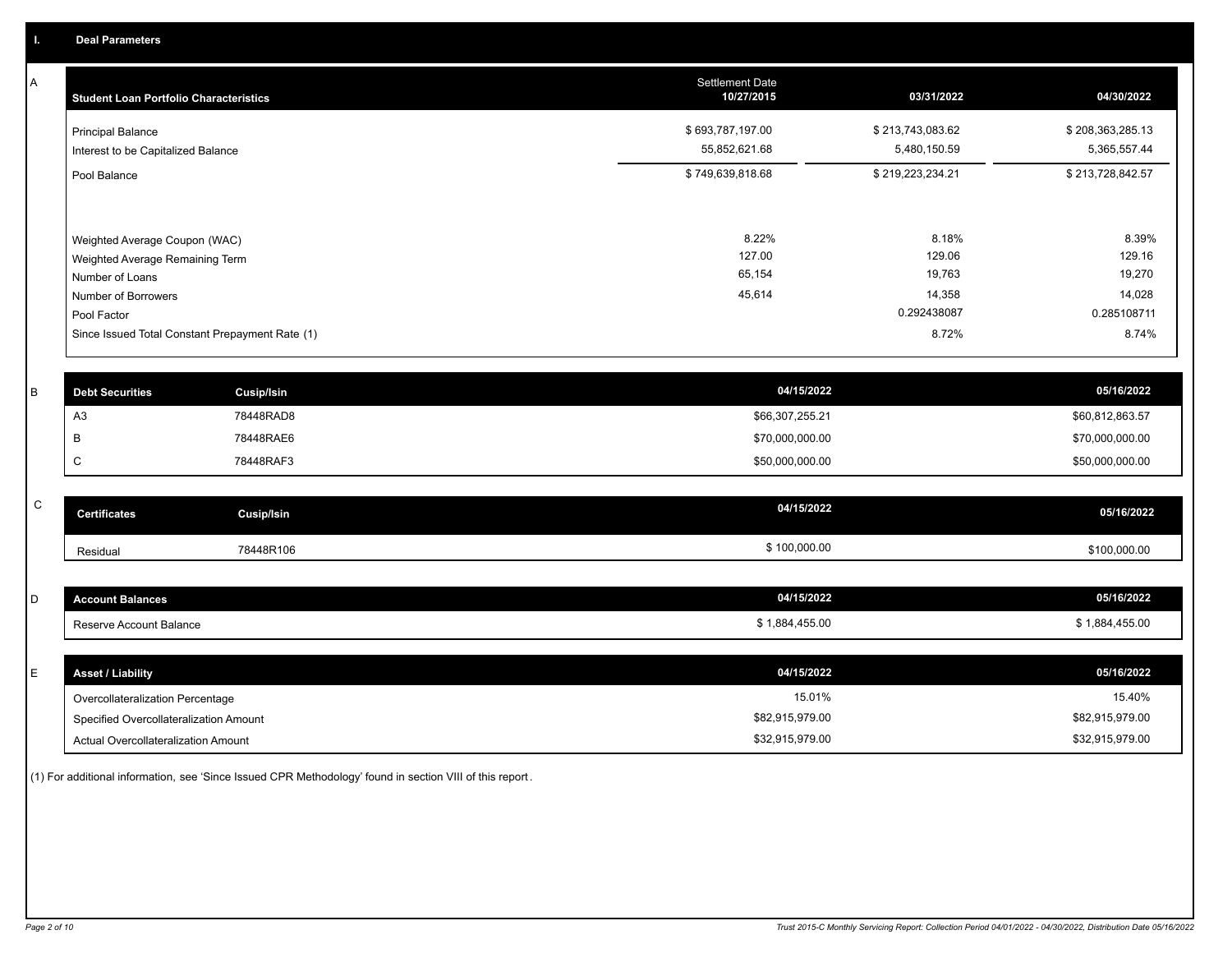## **II. 2015-C Trust Activity 04/01/2022 through 04/30/2022**

## A **Student Loan Principal Receipts**

| \$4,800,017.09 |
|----------------|
| 0.00           |
| 0.00           |
| 0.00           |
| 4,800,017.09   |
|                |

#### B **Student Loan Interest Receipts**

| Borrower Interest               | 1,266,986.22   |
|---------------------------------|----------------|
| Seller Interest Reimbursement   | 0.00           |
| Servicer Interest Reimbursement | 0.00           |
| Other Interest Deposits         | 0.00           |
| <b>Total Interest Receipts</b>  | \$1,266,986.22 |

| C       | <b>Recoveries on Realized Losses</b>                             | \$119,508.75   |
|---------|------------------------------------------------------------------|----------------|
| D       | <b>Investment Income</b>                                         | \$1,636.86     |
| Е       | <b>Funds Borrowed from Next Collection Period</b>                | \$0.00         |
| F       | Funds Repaid from Prior Collection Period                        | \$0.00         |
| G       | Loan Sale or Purchase Proceeds                                   | \$0.00         |
| H       | <b>Initial Deposits to Distribution Account</b>                  | \$0.00         |
|         | <b>Excess Transferred from Other Accounts</b>                    | \$0.00         |
| J       | <b>Borrower Benefit Reimbursements</b>                           | \$0.00         |
| K       | <b>Other Deposits</b>                                            | \$0.00         |
|         | <b>Other Fees Collected</b>                                      | \$0.00         |
| м       | <b>AVAILABLE FUNDS</b>                                           | \$6,188,148.92 |
| N       | Non-Cash Principal Activity During Collection Period             | \$(579,781.40) |
| $\circ$ | Aggregate Purchased Amounts by the Depositor, Servicer or Seller | \$0.00         |
| P       | Aggregate Loan Substitutions                                     | \$0.00         |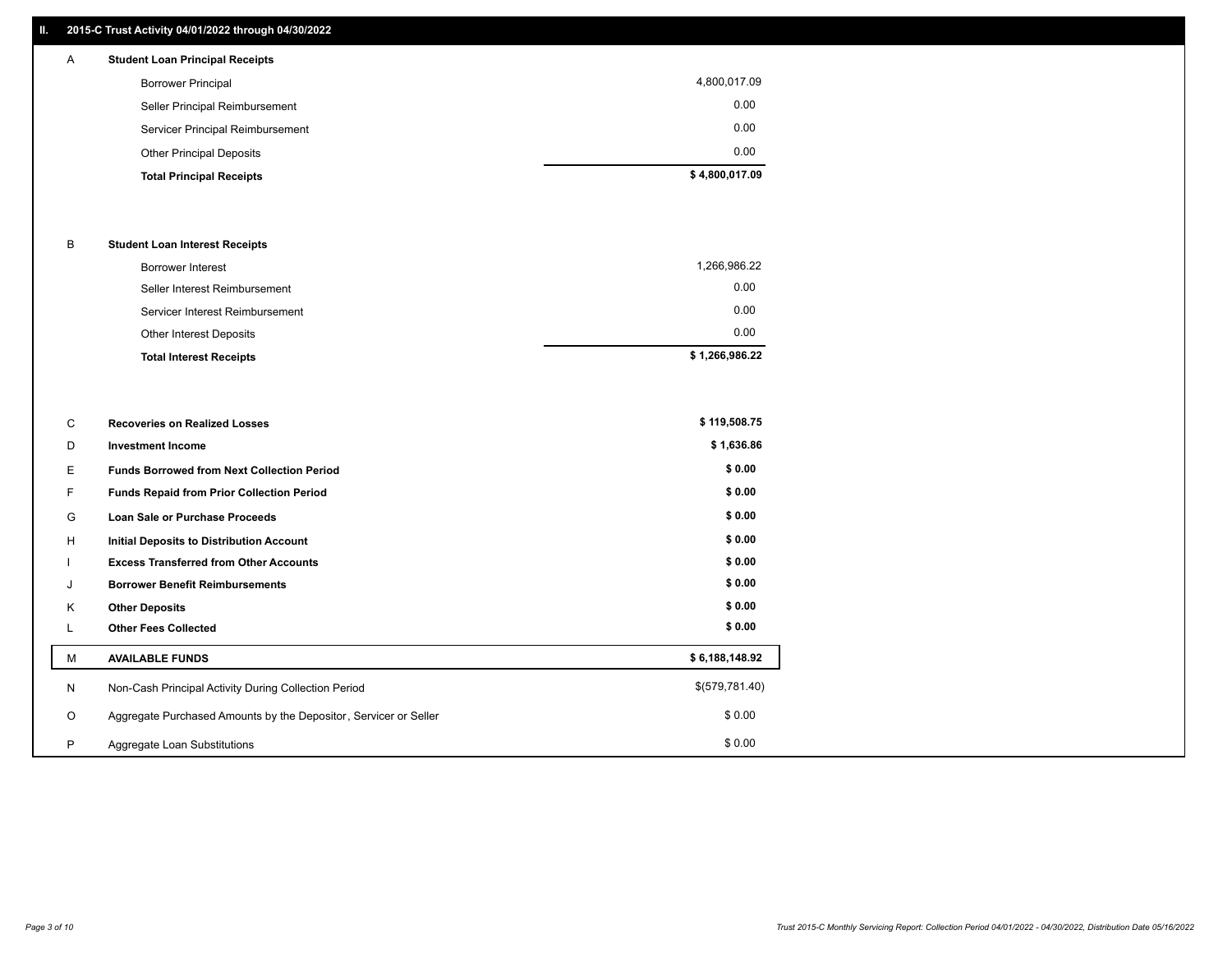|                   | <b>Loans by Repayment Status</b> |                          |         |                                                                  |                |                            |                          |         |                                                           |                |                            |
|-------------------|----------------------------------|--------------------------|---------|------------------------------------------------------------------|----------------|----------------------------|--------------------------|---------|-----------------------------------------------------------|----------------|----------------------------|
|                   |                                  |                          |         | 04/30/2022                                                       |                |                            |                          |         | 03/31/2022                                                |                |                            |
|                   |                                  | <b>Wtd Avg</b><br>Coupon | # Loans | <b>Principal and</b><br><b>Interest Accrued</b><br>to Capitalize | % of Principal | % of Loans in<br>Repay (1) | <b>Wtd Avg</b><br>Coupon | # Loans | Principal and<br><b>Interest Accrued</b><br>to Capitalize | % of Principal | % of Loans in<br>Repay (1) |
| INTERIM:          | IN SCHOOL                        | 9.28%                    | 210     | \$3,553,769.42                                                   | 1.663%         | $-$ %                      | 9.09%                    | 204     | \$3,474,436.22                                            | 1.585%         | $-$ %                      |
|                   | GRACE                            | 8.83%                    | 50      | \$1,015,065.00                                                   | 0.475%         | $-$ %                      | 8.87%                    | 59      | \$1,240,494.40                                            | 0.566%         | $-$ %                      |
|                   | <b>DEFERMENT</b>                 | 9.31%                    | 1,060   | \$16,574,368.51                                                  | 7.755%         | $-$ %                      | 9.08%                    | 1,073   | \$16,686,665.41                                           | 7.612%         | $-$ %                      |
| <b>REPAYMENT:</b> | <b>CURRENT</b>                   | 8.26%                    | 16,911  | \$177,185,358.77                                                 | 82.902%        | 92.003%                    | 8.05%                    | 17,332  | \$181,876,653.79                                          | 82.964%        | 91.940%                    |
|                   | 30-59 DAYS DELINQUENT            | 8.68%                    | 385     | \$5,746,997.57                                                   | 2.689%         | 2.984%                     | 8.79%                    | 381     | \$5,801,025.96                                            | 2.646%         | 2.932%                     |
|                   | 60-89 DAYS DELINQUENT            | 9.05%                    | 218     | \$3,629,789.41                                                   | 1.698%         | 1.885%                     | 8.78%                    | 266     | \$4,398,924.46                                            | 2.007%         | 2.224%                     |
|                   | 90+ DAYS DELINQUENT              | 8.96%                    | 198     | \$3,088,414.66                                                   | 1.445%         | 1.604%                     | 8.38%                    | 198     | \$2,782,643.61                                            | 1.269%         | 1.407%                     |
|                   | <b>FORBEARANCE</b>               | 7.89%                    | 238     | \$2,935,079.23                                                   | 1.373%         | 1.524%                     | 7.72%                    | 250     | \$2,962,390.36                                            | 1.351%         | 1.498%                     |
| <b>TOTAL</b>      |                                  |                          | 19,270  | \$213,728,842.57                                                 | 100.00%        | 100.00%                    |                          | 19,763  | \$219,223,234.21                                          | 100.00%        | 100.00%                    |

Percentages may not total 100% due to rounding \*

1 Loans classified in "Repayment" include any loan for which interim interest only, \$25 fixed payments or full principal and interest payments are due.

|                         |                                                                                                                              |                          |            |                                                                  | <b>Loans by Borrower Status</b> |                                |                          |            |                                                                  |                |                                |
|-------------------------|------------------------------------------------------------------------------------------------------------------------------|--------------------------|------------|------------------------------------------------------------------|---------------------------------|--------------------------------|--------------------------|------------|------------------------------------------------------------------|----------------|--------------------------------|
|                         |                                                                                                                              |                          | 04/30/2022 |                                                                  |                                 |                                |                          | 03/31/2022 |                                                                  |                |                                |
|                         |                                                                                                                              | <b>Wtd Avg</b><br>Coupon | # Loans    | <b>Principal and</b><br><b>Interest Accrued</b><br>to Capitalize | % of Principal                  | % of Loans in<br>P&I Repay (2) | <b>Wtd Avg</b><br>Coupon | # Loans    | <b>Principal and</b><br><b>Interest Accrued</b><br>to Capitalize | % of Principal | % of Loans in<br>P&I Repay (2) |
| <b>INTERIM:</b>         | IN SCHOOL                                                                                                                    | 9.22%                    | 337        | \$5,796,092.37                                                   | 2.712%                          | $-$ %                          | 9.03%                    | 334        | \$5,720,767.39                                                   | 2.610%         | $-$ %                          |
|                         | <b>GRACE</b>                                                                                                                 | 8.62%                    | 77         | \$1,505,940.67                                                   | 0.705%                          | $-$ %                          | 8.69%                    | 87         | \$1,800,696.91                                                   | 0.821%         | $-$ %                          |
|                         | <b>DEFERMENT</b>                                                                                                             | 9.08%                    | 1,764      | \$26,699,984.39                                                  | 12.492%                         | $-$ %                          | 8.87%                    | 1,788      | \$26,993,951.41                                                  | 12.313%        | $-$ %                          |
| P&I REPAYMENT:          | <b>CURRENT</b>                                                                                                               | 8.22%                    | 16,064     | \$164,496,717.69                                                 | 76.965%                         | 91.526%                        | 8.01%                    | 16,471     | \$168,876,516.73                                                 | 77.034%        | 91.429%                        |
|                         | 30-59 DAYS DELINQUENT                                                                                                        | 8.62%                    | 377        | \$5,603,925.79                                                   | 2.622%                          | 3.118%                         | 8.78%                    | 372        | \$5,708,895.04                                                   | 2.604%         | 3.091%                         |
|                         | 60-89 DAYS DELINQUENT                                                                                                        | 9.05%                    | 217        | \$3,610,516.41                                                   | 1.689%                          | 2.009%                         | 8.79%                    | 264        | \$4,391,095.82                                                   | 2.003%         | 2.377%                         |
|                         | 90+ DAYS DELINQUENT                                                                                                          | 8.96%                    | 196        | \$3,080,586.02                                                   | 1.441%                          | 1.714%                         | 8.38%                    | 197        | \$2,768,920.55                                                   | 1.263%         | 1.499%                         |
|                         | FORBEARANCE                                                                                                                  | 7.89%                    | 238        | \$2,935,079.23                                                   | 1.373%                          | 1.633%                         | 7.72%                    | 250        | \$2,962,390.36                                                   | 1.351%         | 1.604%                         |
| <b>TOTAL</b><br>$\star$ | Percentages may not total 100% due to rounding                                                                               |                          | 19,270     | \$213,728,842.57                                                 | 100.00%                         | 100.00%                        |                          | 19,763     | \$219,223,234.21                                                 | 100.00%        | 100.00%                        |
|                         | 2 Loans classified in "P&I Repayment" includes only those loans for which scheduled principal and interest payments are due. |                          |            |                                                                  |                                 |                                |                          |            |                                                                  |                |                                |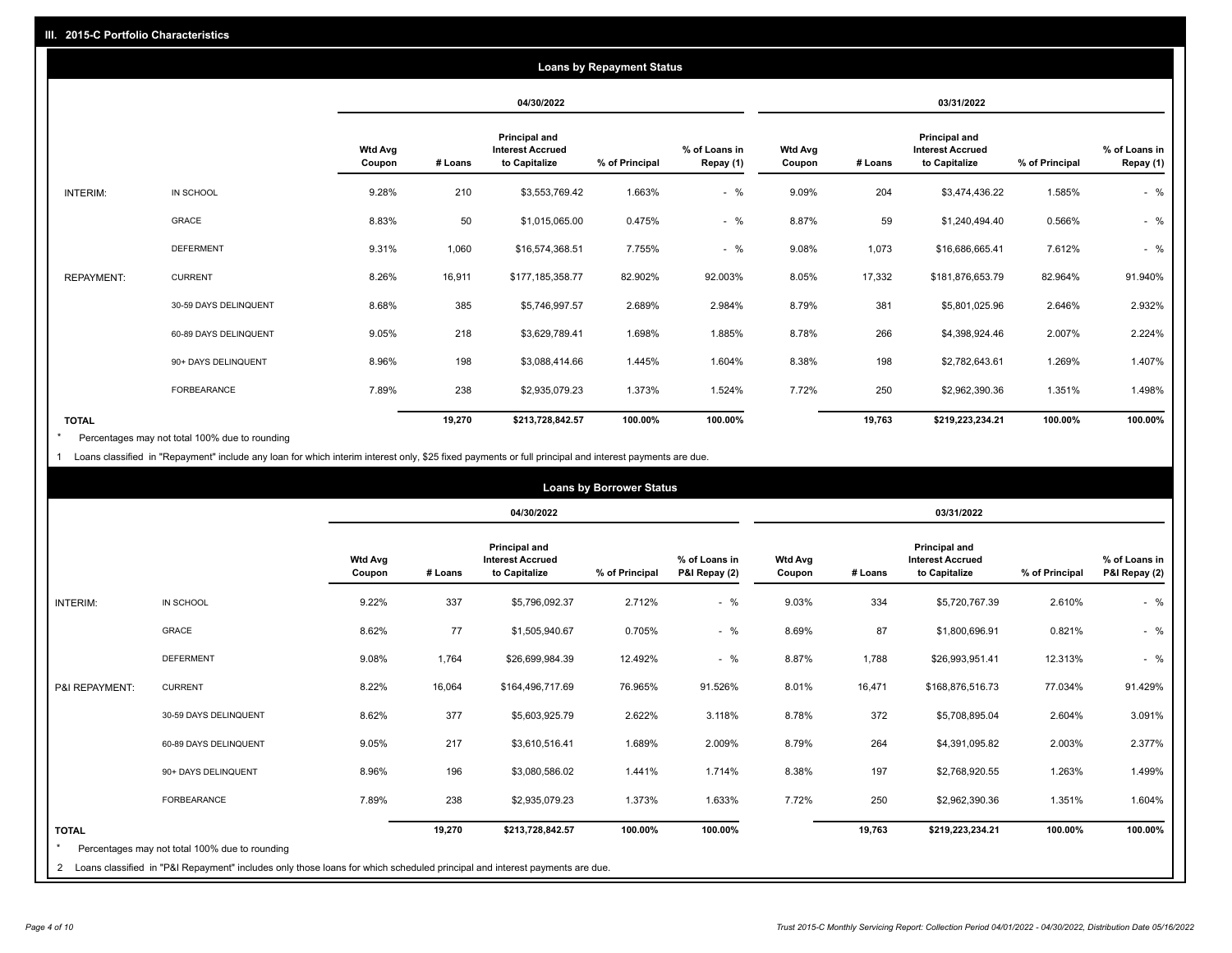|                                                                                                  | 4/30/2022        | 3/31/2022        |
|--------------------------------------------------------------------------------------------------|------------------|------------------|
| Pool Balance                                                                                     | \$213,728,842.57 | \$219,223,234.21 |
| Total # Loans                                                                                    | 19,270           | 19,763           |
| Total # Borrowers                                                                                | 14,028           | 14,358           |
| Weighted Average Coupon                                                                          | 8.39%            | 8.18%            |
| Weighted Average Remaining Term                                                                  | 129.16           | 129.06           |
| Percent of Pool - Cosigned                                                                       | 93.5%            | 93.5%            |
| Percent of Pool - Non Cosigned                                                                   | 6.5%             | 6.5%             |
| Borrower Interest Accrued for Period                                                             | \$1,430,695.90   | \$1,471,928.99   |
| Outstanding Borrower Interest Accrued                                                            | \$7,495,164.33   | \$7,667,381.74   |
| Gross Principal Realized Loss - Periodic *                                                       | \$847,092.99     | \$633,978.61     |
| Gross Principal Realized Loss - Cumulative *                                                     | \$42,075,352.29  | \$41,228,259.30  |
| Recoveries on Realized Losses - Periodic                                                         | \$119,508.75     | \$126,425.84     |
| Recoveries on Realized Losses - Cumulative                                                       | \$7,198,064.22   | \$7,078,555.47   |
| Net Losses - Periodic                                                                            | \$727,584.24     | \$507,552.77     |
| Net Losses - Cumulative                                                                          | \$34,877,288.07  | \$34,149,703.83  |
| Non-Cash Principal Activity - Capitalized Interest                                               | \$270,351.84     | \$868,436.15     |
| Since Issued Total Constant Prepayment Rate (CPR) (1)                                            | 8.74%            | 8.72%            |
| <b>Loan Substitutions</b>                                                                        | \$0.00           | \$0.00           |
| <b>Cumulative Loan Substitutions</b>                                                             | \$0.00           | \$0.00           |
| <b>Unpaid Servicing Fees</b>                                                                     | \$0.00           | \$0.00           |
| <b>Unpaid Administration Fees</b>                                                                | \$0.00           | \$0.00           |
| <b>Unpaid Carryover Servicing Fees</b>                                                           | \$0.00           | \$0.00           |
| Note Interest Shortfall                                                                          | \$0.00           | \$0.00           |
| Loans in Modification                                                                            | \$21,010,205.13  | \$22,695,407.55  |
| % of Loans in Modification as a % of Loans in Repayment (P&I)                                    | 11.89%           | 12.49%           |
|                                                                                                  |                  |                  |
| % Annualized Gross Principal Realized Loss - Periodic as a %<br>of Loans in Repayment (P&I) * 12 | 5.75%            | 4.19%            |
| % Gross Principal Realized Loss - Cumulative as a % of                                           |                  |                  |
| Original Pool Balance                                                                            | 5.61%            | 5.50%            |

\* In accordance with the Servicer's current policies and procedures, after September 1, 2017 loans subject to bankruptcy claims generally will not be reported as a charged- off unless and until they are delinquent for 120

(1) For additional information, see 'Since Issued CPR Methodology' found in section VIII of this report .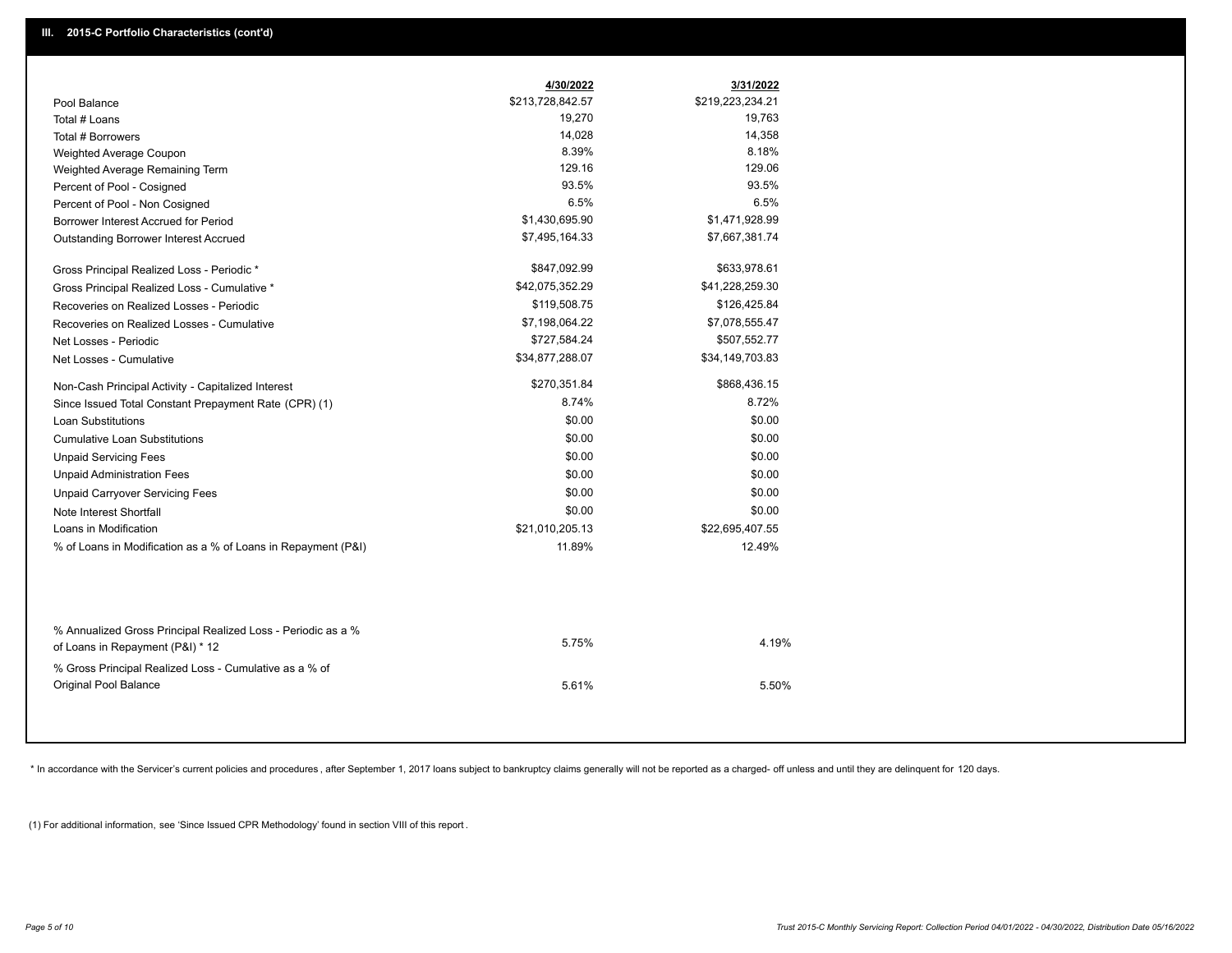## **Loan Program**

A

|                                    | Weighted<br>Average | # LOANS     | <b>\$ AMOUNT</b> | $%$ *    |
|------------------------------------|---------------------|-------------|------------------|----------|
| - Smart Option Interest-Only Loans | 7.67%               | 3,116       | \$20,973,750.83  | 9.813%   |
| - Smart Option Fixed Pay Loans     | 8.29%               | 5,115       | \$65,043,426.37  | 30.433%  |
| - Smart Option Deferred Loans      | 8.56%               | 11.039      | \$127,711,665.37 | 59.754%  |
| - Other Loan Programs              | $0.00\%$            | $\mathbf 0$ | \$0.00           | 0.000%   |
| <b>Total</b>                       | 8.39%               | 19.270      | \$213,728,842.57 | 100.000% |

\* Percentages may not total 100% due to rounding

B

C

**Index Type**

|                       | Weighted<br>Average | # LOANS  | \$ AMOUNT        | $%$ *     |
|-----------------------|---------------------|----------|------------------|-----------|
| - Fixed Rate Loans    | 7.99%               | 4,323    | \$58,675,612.15  | 27.453%   |
| - LIBOR Indexed Loans | 8.54%               | 14,947   | \$155,053,230.42 | 72.547%   |
| - Other Index Rates   | $0.00\%$            | $\Omega$ | \$0.00           | $0.000\%$ |
| Total                 | 8.39%               | 19,270   | \$213,728,842.57 | 100.000%  |

\* Percentages may not total 100% due to rounding

## **Weighted Average Recent FICO**

| (2)<br>Wtd Avg Recent FICO Band | # LOANS     | <b>\$ AMOUNT</b> | $%$ *     |
|---------------------------------|-------------|------------------|-----------|
| 0 - 639                         | 1,328       | \$16,712,226.86  | 7.819%    |
| 640 - 669                       | 1,275       | \$15,789,066.01  | 7.387%    |
| 670 - 699                       | 2,015       | \$23,910,506.84  | 11.187%   |
| 700 - 739                       | 3,976       | \$47,056,325.63  | 22.017%   |
| $740 +$                         | 10,676      | \$110,260,717.23 | 51.589%   |
| $N/A$ <sub>(1)</sub>            | $\mathbf 0$ | \$0.00           | $0.000\%$ |
| <b>Total</b>                    | 19,270      | \$213,728,842.57 | 100.000%  |
|                                 |             |                  |           |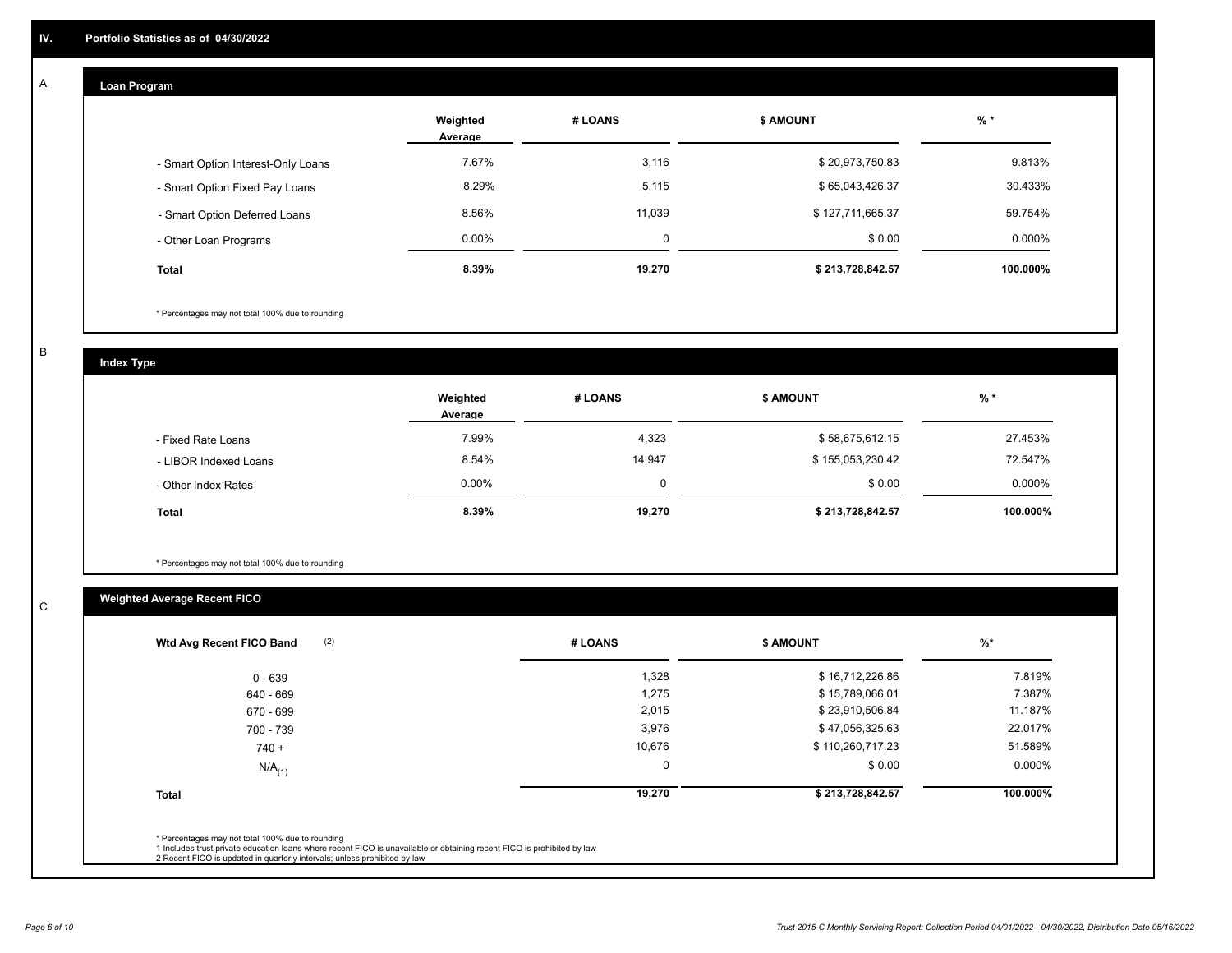| V. |       | 2015-C Reserve Account and Principal Distribution Calculations                                      |                  |  |
|----|-------|-----------------------------------------------------------------------------------------------------|------------------|--|
| А. |       | <b>Reserve Account</b>                                                                              |                  |  |
|    |       | Specified Reserve Account Balance                                                                   | \$1,884,455.00   |  |
|    |       | Actual Reserve Account Balance                                                                      | \$1,884,455.00   |  |
| В. |       | <b>Principal Distribution Amount</b>                                                                |                  |  |
|    | i.    | Class A Notes Outstanding                                                                           | \$66,307,255.21  |  |
|    | ii.   | Pool Balance                                                                                        | \$213,728,842.57 |  |
|    | iii.  | First Priority Principal Distribution Amount (i - ii)                                               | \$0.00           |  |
|    |       |                                                                                                     |                  |  |
|    | iv.   | Class A and B Notes Outstanding                                                                     | \$136,307,255.21 |  |
|    | v.    | First Priority Principal Distribution Amount                                                        | \$0.00           |  |
|    | vi.   | Pool Balance                                                                                        | \$213,728,842.57 |  |
|    | vii.  | Specified Overcollateralization Amount                                                              | \$82,915,979.00  |  |
|    | viii. | Available Funds (after payment of waterfall items A through H)                                      | \$5,502,081.65   |  |
|    | ix.   | <b>Class C Notes Outstanding</b>                                                                    | \$50,000,000.00  |  |
|    | х.    | Regular Principal Distribution Amount (if (iv > 0, (iv - v) - (vi - vii), min(viii, ix))            | \$5,494,391.64   |  |
|    |       |                                                                                                     |                  |  |
|    | xi.   | Pool Balance                                                                                        | \$213,728,842.57 |  |
|    | xii.  | 10% of Initial Pool Balance                                                                         | \$74,963,981.87  |  |
|    | xiii. | First Priority Principal Distribution Amount                                                        | \$0.00           |  |
|    | XIV.  | Regular Principal Distribution Amount                                                               | \$5,494,391.64   |  |
|    | XV.   | Available Funds (after payment of waterfall items A through J)                                      | \$7,690.01       |  |
|    |       | xvi. Additional Principal Distribution Amount (if( $ix \le x$ , min( $xv$ , $xi$ - $xiii - xiv$ ))) | \$0.00           |  |
|    |       |                                                                                                     |                  |  |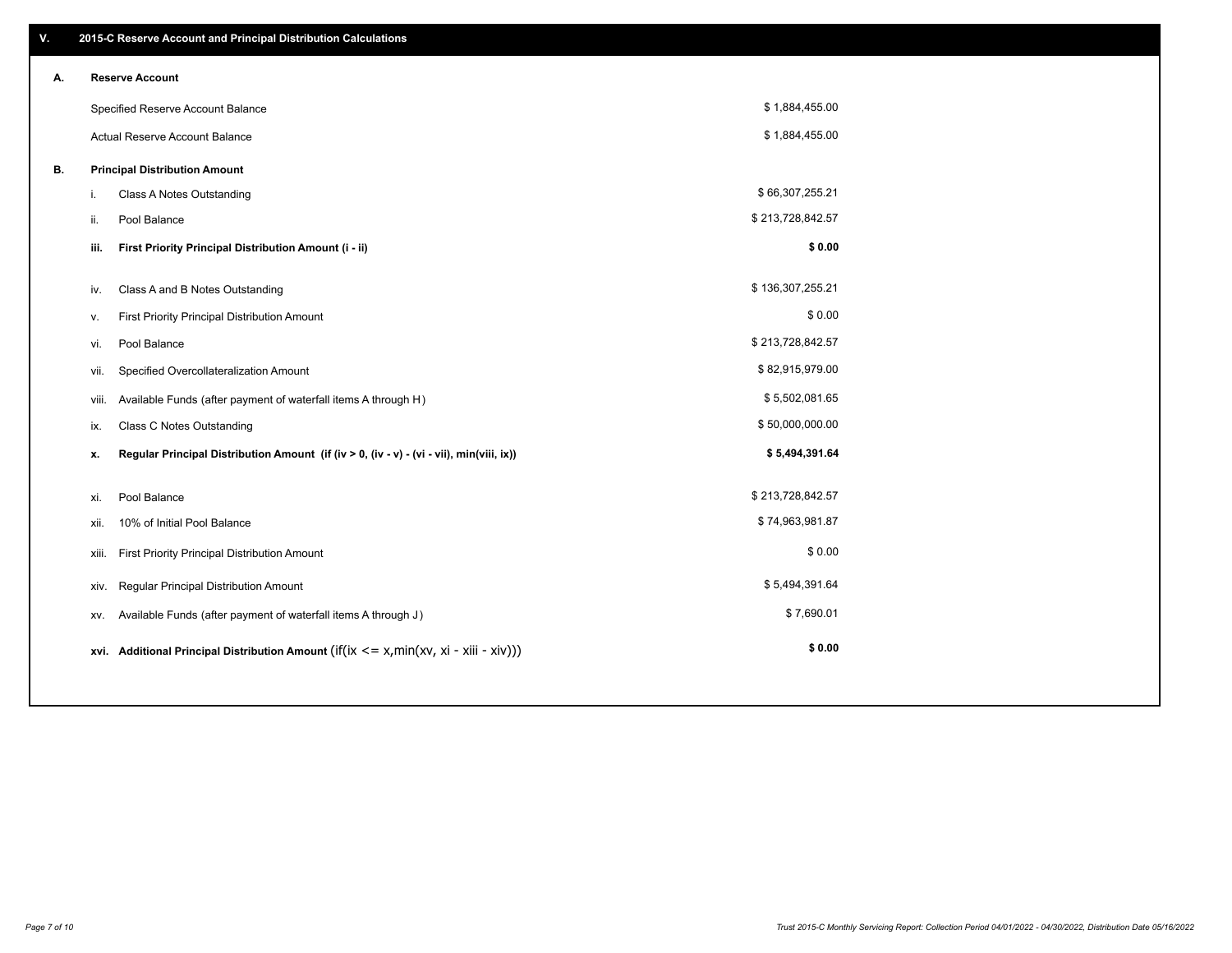|   |                                                         | Paid           | <b>Funds Balance</b> |
|---|---------------------------------------------------------|----------------|----------------------|
|   | <b>Total Available Funds</b>                            |                | \$6,188,148.92       |
| A | <b>Trustee Fees</b>                                     | \$0.00         | \$6,188,148.92       |
| В | <b>Servicing Fees</b>                                   | \$143,086.43   | \$6,045,062.49       |
| C | i. Administration Fees                                  | \$8,333.00     | \$6,036,729.49       |
|   | ii. Unreimbursed Administrator Advances plus any Unpaid | \$0.00         | \$6,036,729.49       |
| D | Class A Noteholders Interest Distribution Amount        | \$142,981.17   | \$5,893,748.32       |
| Е | First Priority Principal Payment                        | \$0.00         | \$5,893,748.32       |
| F | Class B Noteholders Interest Distribution Amount        | \$204,166.67   | \$5,689,581.65       |
| G | Class C Noteholders Interest Distribution Amount        | \$187,500.00   | \$5,502,081.65       |
| н | <b>Reinstatement Reserve Account</b>                    | \$0.00         | \$5,502,081.65       |
|   | Regular Principal Distribution                          | \$5,494,391.64 | \$7,690.01           |
| J | <b>Carryover Servicing Fees</b>                         | \$0.00         | \$7,690.01           |
| Κ | Additional Principal Distribution Amount                | \$0.00         | \$7,690.01           |
| L | Unpaid Expenses of Trustee                              | \$0.00         | \$7,690.01           |
| M | Unpaid Expenses of Administrator                        | \$0.00         | \$7,690.01           |
| N | Remaining Funds to the Residual Certificateholders      | \$7,690.01     | \$0.00               |

### **Waterfall Conditions**

| А. |      | <b>Class C Noteholders' Interest Distribution Condition</b>                        |                  |  |
|----|------|------------------------------------------------------------------------------------|------------------|--|
|    |      | Pool Balance                                                                       | \$213,728,842.57 |  |
|    | Ш.   | Class A and B Notes Outstanding                                                    | \$136,307,255.21 |  |
|    | iii. | Class C Noteholders' Interest Distribution Ratio (i / ii)                          | 156.80%          |  |
|    | IV   | Minimum Ratio                                                                      | 110.00%          |  |
|    | ν.   | Is the Class C Noteholders' Interest Distribution Condition Satisfied (iii $>$ iv) | v                |  |
|    |      |                                                                                    |                  |  |

\* If the Class C Noteholders' Interest Distribution Condition is satisfied then the amount of interest accrued at the Class C Rate for the Accrual Period is Released on the distribution Date .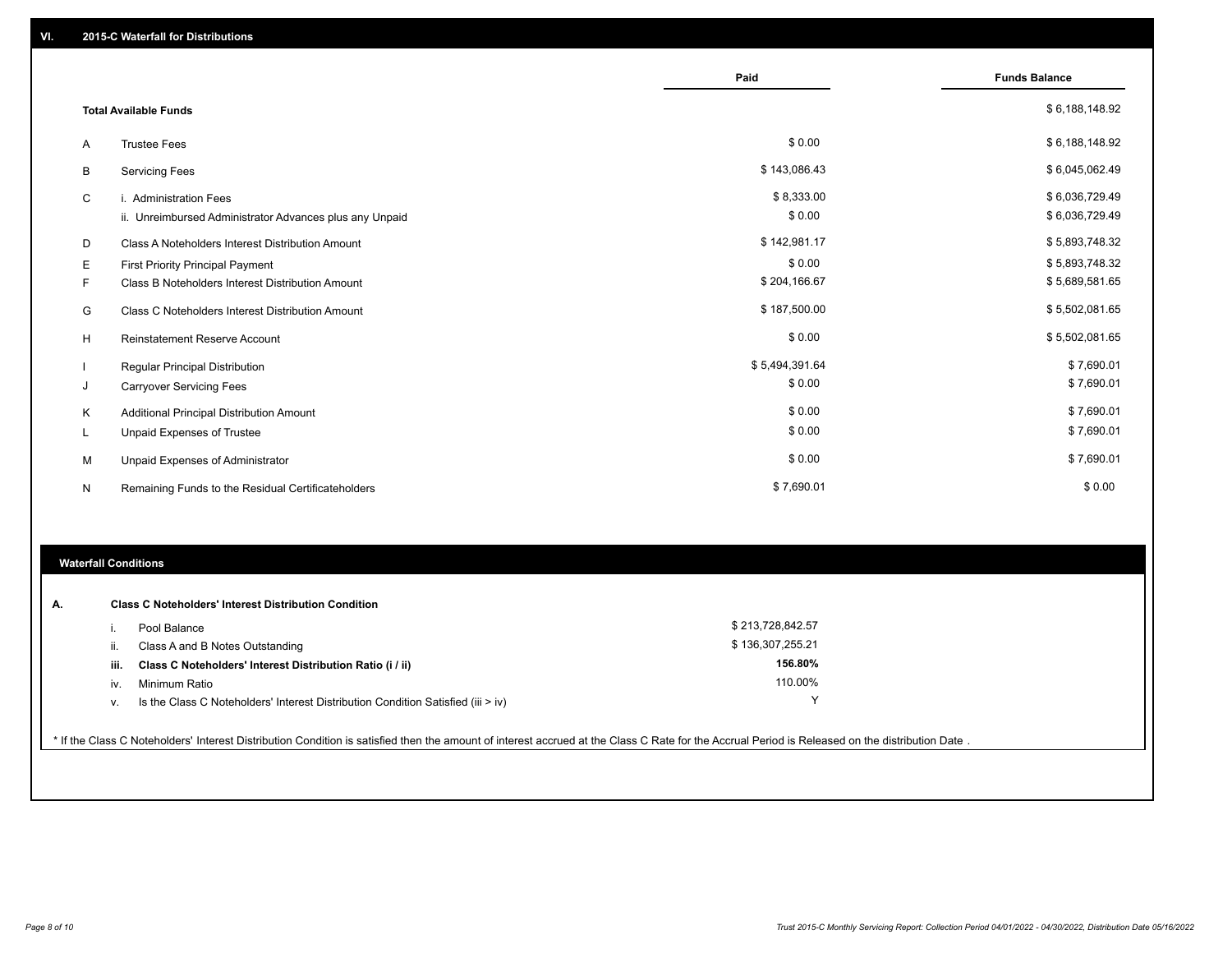| <b>Distribution Amounts</b>                                |                         |                         |                         |
|------------------------------------------------------------|-------------------------|-------------------------|-------------------------|
|                                                            | A3                      | в                       | C                       |
| Cusip/Isin                                                 | 78448RAD8               | 78448RAE6               | 78448RAF3               |
| <b>Beginning Balance</b>                                   | \$66,307,255.21         | \$70,000,000.00         | \$50,000,000.00         |
| Index                                                      | <b>LIBOR</b>            | <b>FIXED</b>            | <b>FIXED</b>            |
| Spread/Fixed Rate                                          | 1.95%                   | 3.50%                   | 4.50%                   |
| Record Date (Days Prior to Distribution)                   | 1 NEW YORK BUSINESS DAY | 1 NEW YORK BUSINESS DAY | 1 NEW YORK BUSINESS DAY |
| <b>Accrual Period Begin</b>                                | 4/15/2022               | 4/15/2022               | 4/15/2022               |
| <b>Accrual Period End</b>                                  | 5/16/2022               | 5/15/2022               | 5/15/2022               |
| <b>Daycount Fraction</b>                                   | 0.08611111              | 0.08333333              | 0.08333333              |
| Interest Rate*                                             | 2.50414%                | 3.50000%                | 4.50000%                |
| <b>Accrued Interest Factor</b>                             | 0.002156343             | 0.002916667             | 0.003750000             |
| <b>Current Interest Due</b>                                | \$142,981.17            | \$204,166.67            | \$187,500.00            |
| Interest Shortfall from Prior Period Plus Accrued Interest | $\frac{2}{3}$ -         | $\frac{1}{2}$           | $\mathcal{S}$ -         |
| <b>Total Interest Due</b>                                  | \$142,981.17            | \$204,166.67            | \$187,500.00            |
| <b>Interest Paid</b>                                       | \$142,981.17            | \$204,166.67            | \$187,500.00            |
| <b>Interest Shortfall</b>                                  | $S -$                   | $$ -$                   | $$ -$                   |
| <b>Principal Paid</b>                                      | \$5,494,391.64          | $$ -$                   | $\mathcal{S}$ -         |
| <b>Ending Principal Balance</b>                            | \$60,812,863.57         | \$70,000,000.00         | \$50,000,000.00         |
| Paydown Factor                                             | 0.073258555             | 0.000000000             | 0.000000000             |
| <b>Ending Balance Factor</b>                               | 0.810838181             | 1.000000000             | 1.000000000             |

\* Pay rates for Current Distribution. For the interest rates applicable to the next distribution date, please see https://www.salliemae.com/about/investors/data/SMBabrate.txt.

**VII. 2015-C Distributions**